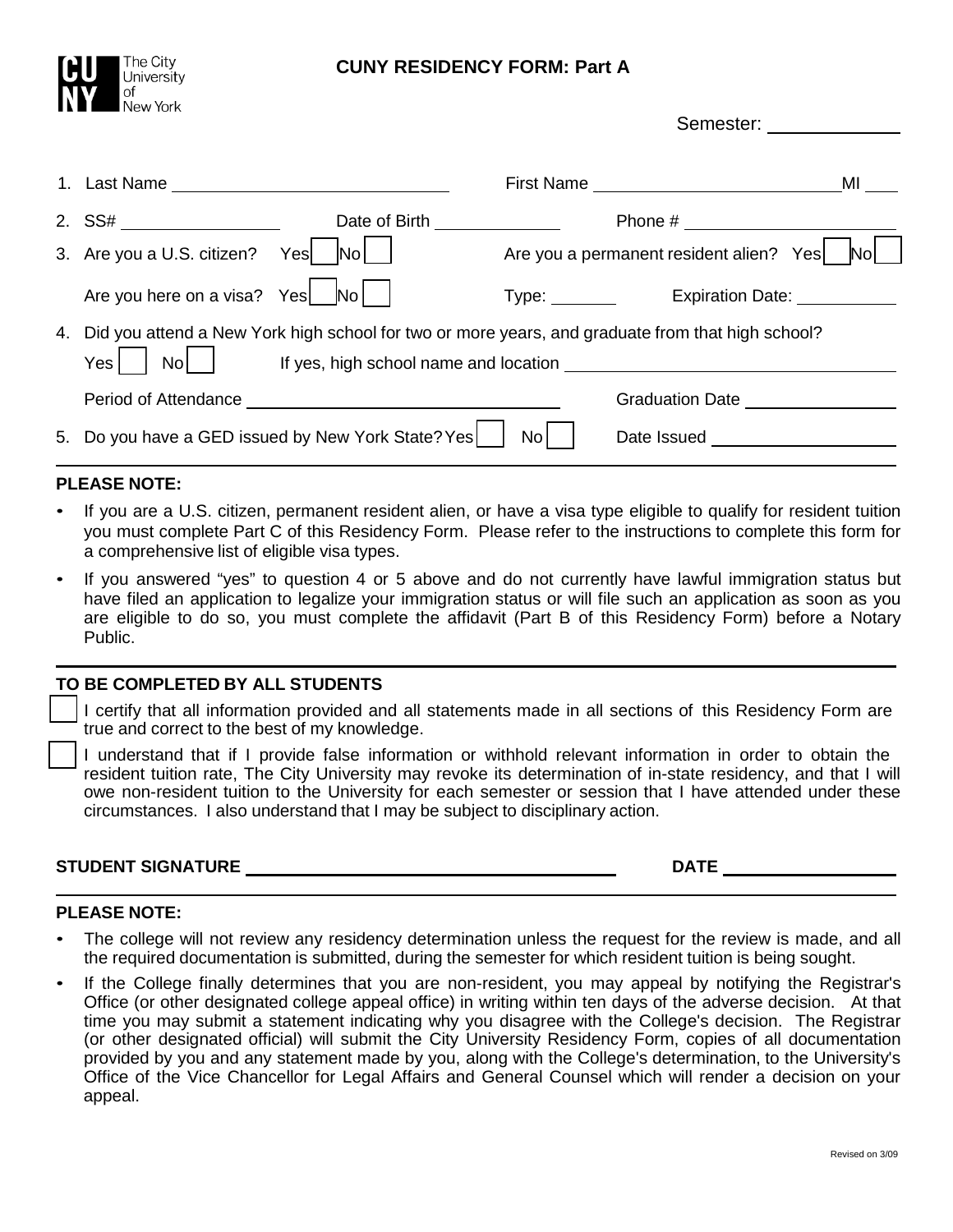

# **CUNY RESIDENCY FORM: Part B**

## Affidavit of Intent to Legalize Immigration Status

| being duly sworn, deposes and says that he/she does not<br>(Student's Name)                                      |  |  |  |  |
|------------------------------------------------------------------------------------------------------------------|--|--|--|--|
| currently have lawful immigration status but, has filed an application to legalize his/her immigration status or |  |  |  |  |
| will file such an application as soon as he/she is eligible to do so.                                            |  |  |  |  |
|                                                                                                                  |  |  |  |  |
|                                                                                                                  |  |  |  |  |
| (Student's Signature)                                                                                            |  |  |  |  |

| Sworn to me this | day of the month of          |  |
|------------------|------------------------------|--|
|                  | State of New York, County of |  |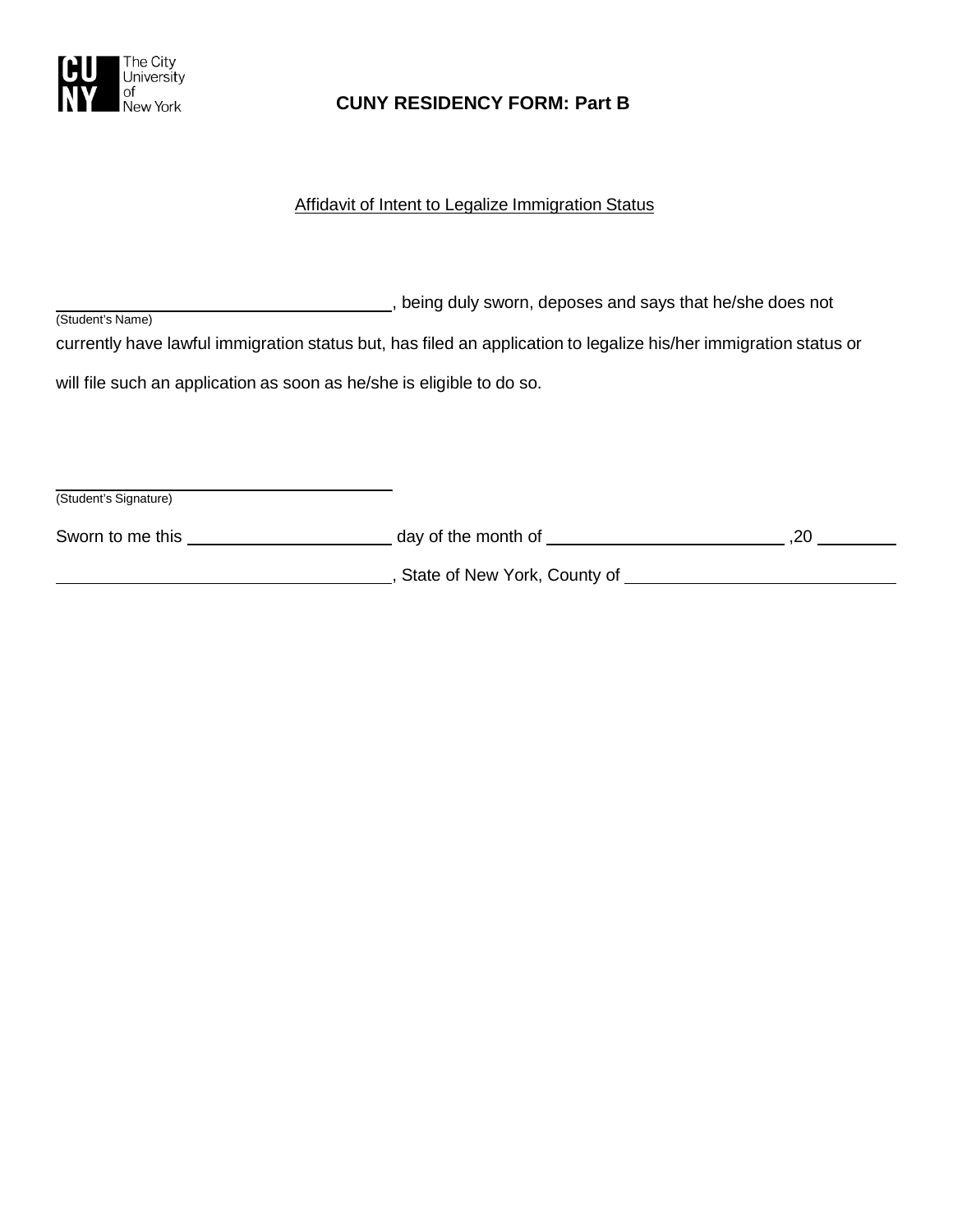

## **CUNY RESIDENCY FORM: Part C**

Semester: \_\_\_\_\_ 1. Last Name First Name MI 2. Social Security # 3. a). Current Address Street City State Zip b). Live with parents? Yes | No c). Live with other relatives? Yes No Describe relationship: d). Live with non-relatives?  $Yes$  **No**  Describe situation: Below, please list all addresses used during the past 12 months, starting from your current address and working backwards to include temporary addresses and summer addresses. From: \_\_\_\_\_\_\_\_\_\_\_\_\_\_\_\_\_ To: (MM/DD/YYYY) (MM/DD/YYYY) Street City **State** Zip From: \_\_\_\_\_\_\_\_\_\_\_\_\_\_\_\_ To: (MM/DD/YYYY) (MM/DD/YYYY) Street City **State** Zip From: \_\_\_\_\_\_\_\_\_\_\_\_\_\_\_\_ To: (MM/DD/YYYY) (MM/DD/YYYY) Street City **State** Zip 4. a). Parents' permanent address **Street** City **State** Zip b). If you are under the age of 18, does anyone other than your parents serve as your legal guardian?<br>Yes Yes

c). If yes, what is their name and address?

| Last Name     | <b>First Name</b> |     |
|---------------|-------------------|-----|
| <b>Street</b> |                   |     |
| City          | <b>State</b>      | Zip |

d). If address where you lived during the last June – August period is different from 4a, please give reason for living elsewhere